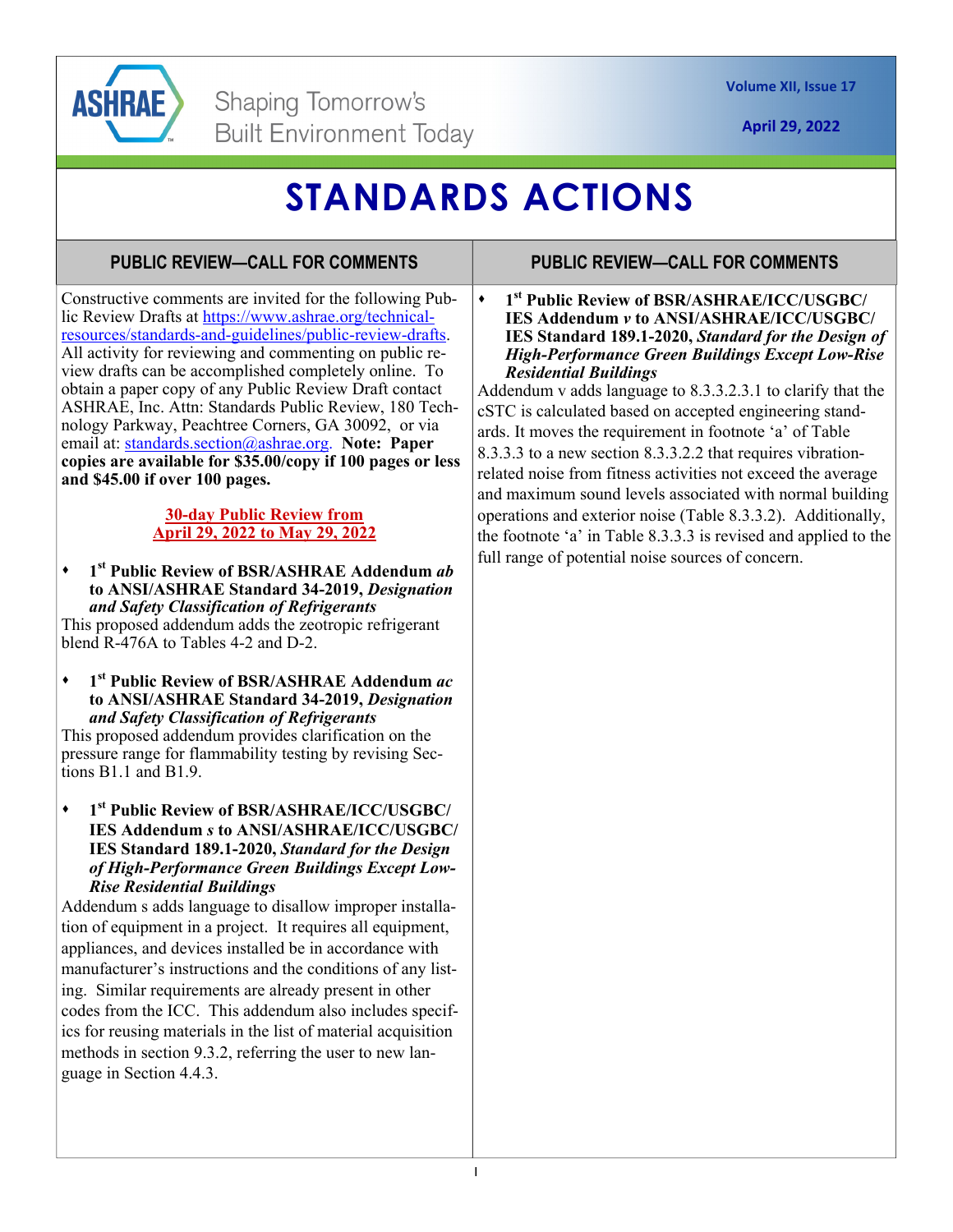

| <b>STANDARDS ACTIONS</b>                                                                                                                                                                                                                                                                                                                                                                                                                                                                                                        |                                                                                                                                                                                                                                                                                                                                                                                                                                                                                                                                                                                                                                                                           |
|---------------------------------------------------------------------------------------------------------------------------------------------------------------------------------------------------------------------------------------------------------------------------------------------------------------------------------------------------------------------------------------------------------------------------------------------------------------------------------------------------------------------------------|---------------------------------------------------------------------------------------------------------------------------------------------------------------------------------------------------------------------------------------------------------------------------------------------------------------------------------------------------------------------------------------------------------------------------------------------------------------------------------------------------------------------------------------------------------------------------------------------------------------------------------------------------------------------------|
| <b>NEW REVISION PROJECTS APPROVED</b>                                                                                                                                                                                                                                                                                                                                                                                                                                                                                           | <b>NEW PROJECTS-CALL FOR MEMBERS</b>                                                                                                                                                                                                                                                                                                                                                                                                                                                                                                                                                                                                                                      |
| Standards Committee approved the following new revision<br>projects. The TPSs for these projects are not available for<br>public review comment at this time. If you would like to<br>comment, please email Connor Barbaree at:<br>Standards.Section@ashrae.org.                                                                                                                                                                                                                                                                | d) specifying the type of instrumentation and test apparatus<br>required in testing,<br>e) specifying a uniform method for calculation of results,<br>and<br>f) specifying data and results to be recorded.                                                                                                                                                                                                                                                                                                                                                                                                                                                               |
| ٠<br>ANSI/ASHRAE Standard 29-2015(RA 2018), Meth-<br>ods of Testing Automatic Ice Makers<br>٠<br><b>ANSI/ASHRAE ANSI/ASHRAE Standard 158.2-</b><br>2018, Methods of Testing Capacity for Refrigerant<br><b>Pressure Regulators</b>                                                                                                                                                                                                                                                                                              | 2. SCOPE:<br>a) This standard does not include automatic ice makers in-<br>stalled in household refrigerators, combination refrigerator-<br>freezers, and household freezers.<br>SPC 158.2-2018R, Methods of Testing Capacity for<br>٠<br><b>Refrigerant Pressure Regulators</b>                                                                                                                                                                                                                                                                                                                                                                                          |
| <b>ANSI/ASHRAE Standard 199-2016, Method of</b><br>٠<br><b>Testing the Performance of Industrial Pulse Cleaned</b><br><b>Dust Collectors</b><br>ANSI/ASHRAE Standard 218-2019, Method of Test<br>٠<br>for Lubricant and Refrigerant Miscibility Determina-<br>tion                                                                                                                                                                                                                                                              | 1. PURPOSE: This standard provides methods of deter-<br>mining the mass flow capacity of refrigerant pressure regu-<br>lators with sufficient accuracy to facilitate proper engineer-<br>ing application of the device in systems operating at various<br>conditions with various refrigerants by<br>prescribing a method of measuring key flow and gradi-<br>a.<br>ent characteristics of refrigerant pressure regulators using<br>air or water as the working fluid, and                                                                                                                                                                                                |
| <b>NEW PROJECTS-CALL FOR MEMBERS</b>                                                                                                                                                                                                                                                                                                                                                                                                                                                                                            | b. prescribing computational means to enable reliable pre-<br>diction of refrigerant vapor and liquid mass flow capacity<br>based on the measured flow and gradient characteristics.                                                                                                                                                                                                                                                                                                                                                                                                                                                                                      |
| A Call for Members is announced for the following new<br>project committees. Persons who are interested in serving<br>on these ASHRAE committees are asked to indicate their<br>interest by completing the online membership application<br>forms listed under Instructions for New Applicants at<br>https://www.ashrae.org/pcmemberapp or by contacting<br>Connor Barbaree at: ASHRAE, 180 Technology Parkway,<br>Peachtree Corners, GA 30092; phone: 678-539-1138; fax:<br>678-539-2138; email Standards. Section@ashrae.org. | 2. SCOPE:<br>2.1 This standard applies to refrigerant pressure regulators<br>that meet the definition found in Section 3, 'Definitions,'<br>and that are intended for refrigerant service in applications<br>where only single-phase flow occurs within the regulator.<br>2.2 This standard is applicable to refrigerant pressure regu-<br>lators in the following circumstances:<br>for use in either liquid or vapor refrigerant applications,<br>a.                                                                                                                                                                                                                    |
| SPC 29-2015R, Methods of Testing Automatic Ice<br>٠<br><b>Makers</b><br><b>1. PURPOSE:</b> The purposes of this standard are:<br>This standard prescribes a method of testing automatic ice<br>makers by: a) specifying procedures to be used when test-<br>ing automatic ice makers,<br>b) establishing the types of equipment to which the provi-<br>sions of the standard apply,<br>c) defining terms describing the equipment covered and<br>terms related to testing,                                                      | and<br>b. to be used with refrigerants deemed suitable according<br>to ANSI/ASHRAE Standard 15-2004, Safety Standard for<br>Refrigeration Systems and ANSI/ASHRAE Standard 34-<br>2004, Designation and Safety Classification of Refrigerants<br>2.3 This standard specifies procedures, apparatus and in-<br>strumentation that will produce capacity and gradient infor-<br>mation sufficiently accurate to apply the device tested.<br>2.4 This standard does not do the following:<br>specify rating conditions or electrical or mechanical design<br>requirements (rating conditions may be found in ARI Stand-<br>ard 770, Refrigerant Pressure Regulating Valves), |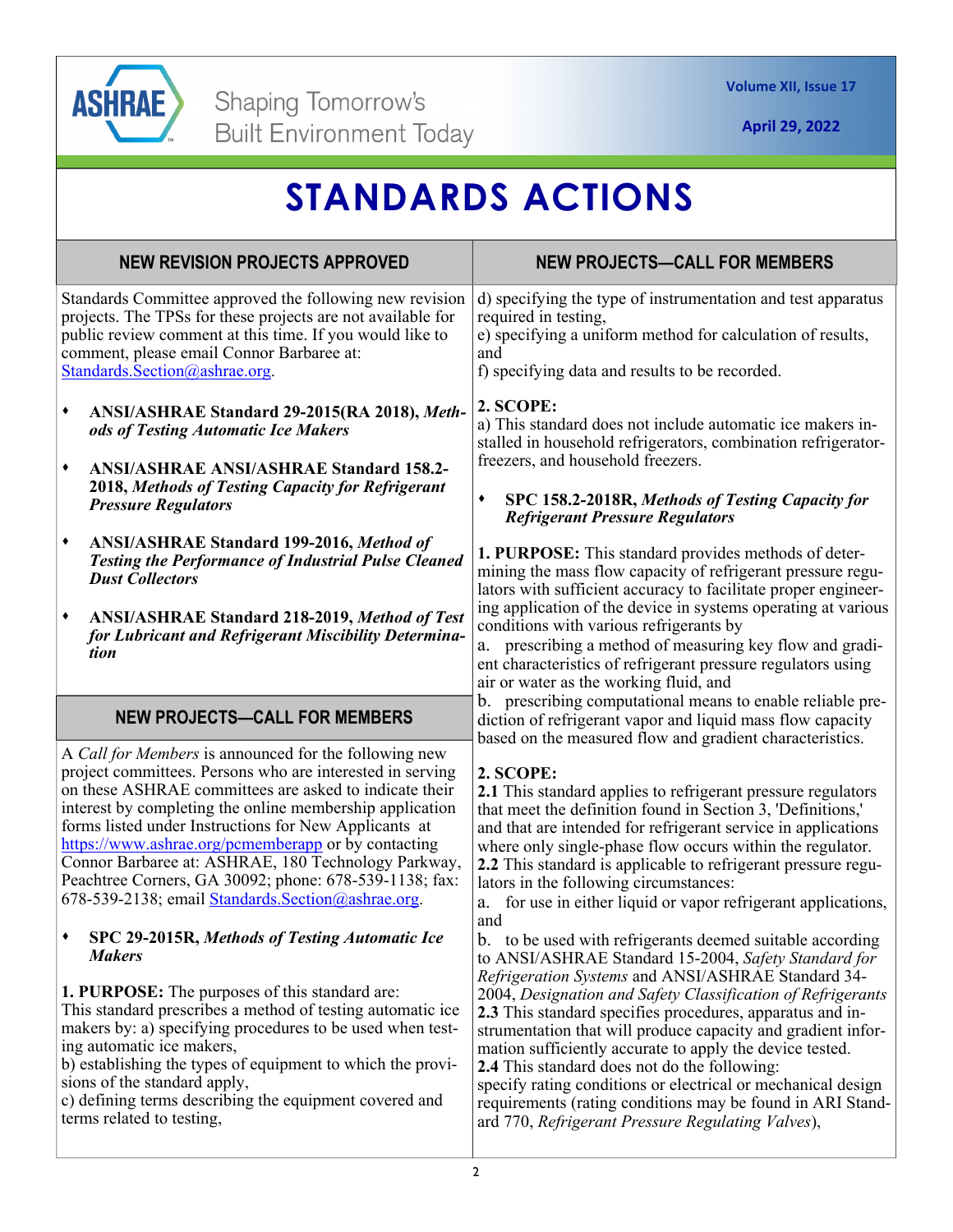

# **STANDARDS ACTIONS**

| c. make recommendations for safety, or<br>specify tests for production, specification compliance, or<br>field testing of regulators.<br>SPC 199-2016R, Method of Testing the Performance<br>٠<br>of Industrial Pulse Cleaned Dust Collectors<br><b>1. PURPOSE:</b> The purpose is to provide a quantitative<br>laboratory test method for determining the performance of<br>Industrial Pulse Cleaned Dust Collectors using a test dust.<br>2. SCOPE: This method of test applies to bag, cartridge,                                                                                                                                                              | A complete listing of project committee interim meetings is<br>provided on ASHRAE's website at: https://<br>www.ashrae.org/technical-resources/standards-and-<br>guidelines/project-committee-interim-meetings.<br>SSPC 30, Method of Testing Liquid Chillers, will hold<br>٠<br>a conference call on May 12, 2022 from 1:00 pm to<br>2:30 pm (Eastern). For additional information contact<br>Justin Prosser, Chair of SSPC 30<br>$(i$ ustin.prosser@danfoss.com).<br>$\blacklozenge$<br><b>SSPC 169, Climatic Data for Building Design Stand-</b><br>ards, will hold a web meeting on May 7, 2022 from<br>10:00 am to 11:00 am (Eastern). For additional infor-<br>mation contact Dru Crawley, Chair of SSPC 169 |
|------------------------------------------------------------------------------------------------------------------------------------------------------------------------------------------------------------------------------------------------------------------------------------------------------------------------------------------------------------------------------------------------------------------------------------------------------------------------------------------------------------------------------------------------------------------------------------------------------------------------------------------------------------------|--------------------------------------------------------------------------------------------------------------------------------------------------------------------------------------------------------------------------------------------------------------------------------------------------------------------------------------------------------------------------------------------------------------------------------------------------------------------------------------------------------------------------------------------------------------------------------------------------------------------------------------------------------------------------------------------------------------------|
| or envelope industrial dust collectors that recondition the<br>filter media by using a pulse of compressed air to dis-<br>charge the dust cake from the filter media while the air<br>cleaning device remains on line.<br>٠<br>SPC 218-2019R, Method of Test for Lubricant and<br><b>Refrigerant Miscibility Determination</b><br>1. PURPOSE:<br>To establish a test procedure to determine the critical solu-<br>tion locus of miscible properties of a lubricant and refriger-<br>ant mixture.<br>2. SCOPE:<br>This standard applies to:<br>2.1 single component refrigerant and lubricant mixtures<br>2.2 multi-component refrigerant and lubricant mixtures. | (DBCrawley@gmail.com).<br>SPC 205P, Representation of Performance Data for<br>٠<br>HVAC&R and Other Facility Equipment, will hold a<br>web meeting on May 25, 2022 from 11:00 am to 12:30<br>pm (Eastern). For connection details, email Chip Barna-<br>by (SPC-205 Chair, chipbarnaby@gmail.com). The<br>SPC-205 development working group holds a web<br>meeting every Tuesday, $12:00$ Noon $-1:00$ PM<br>(Eastern). For additional information and connec-<br>tion details, please contact Neal Kruis (SPC-205 Vice<br>Chair, (Neal.Kruis@bigladdersoftware.com).                                                                                                                                              |
| <b>ERRATA</b><br>A new errata sheet for the following standard is now avail-<br>able on the ASHRAE website at http://www.ashrae.org/<br>standards-errata.<br><b>ANSI/ASHRAE Standard 34-2019, Designation and</b><br>Safety Classification of Refrigerants, dated April 15,<br>2022. This errata sheet replaces the current one dated<br>March 1, 2021.<br><b>ANSI/ASHRAE Standard 55-2020, Thermal Envi-</b><br>٠<br>ronmental Conditions for Human Occupancy, dated<br>April 21, 2022. This errata sheet replaces the one dat-<br>ed April 28, 2021.                                                                                                           | SPC 222-2018R, Standard Method of Test for Electri-<br>٠<br>cal Power Drive Systems, will hold a conference call on<br>May 25, 2022 from 2:00 pm to 3:00 pm (Eastern). For<br>additional information contact Bob Coleman, Chair of<br>SPC 222 (bobcolem@gmail.com).                                                                                                                                                                                                                                                                                                                                                                                                                                                |